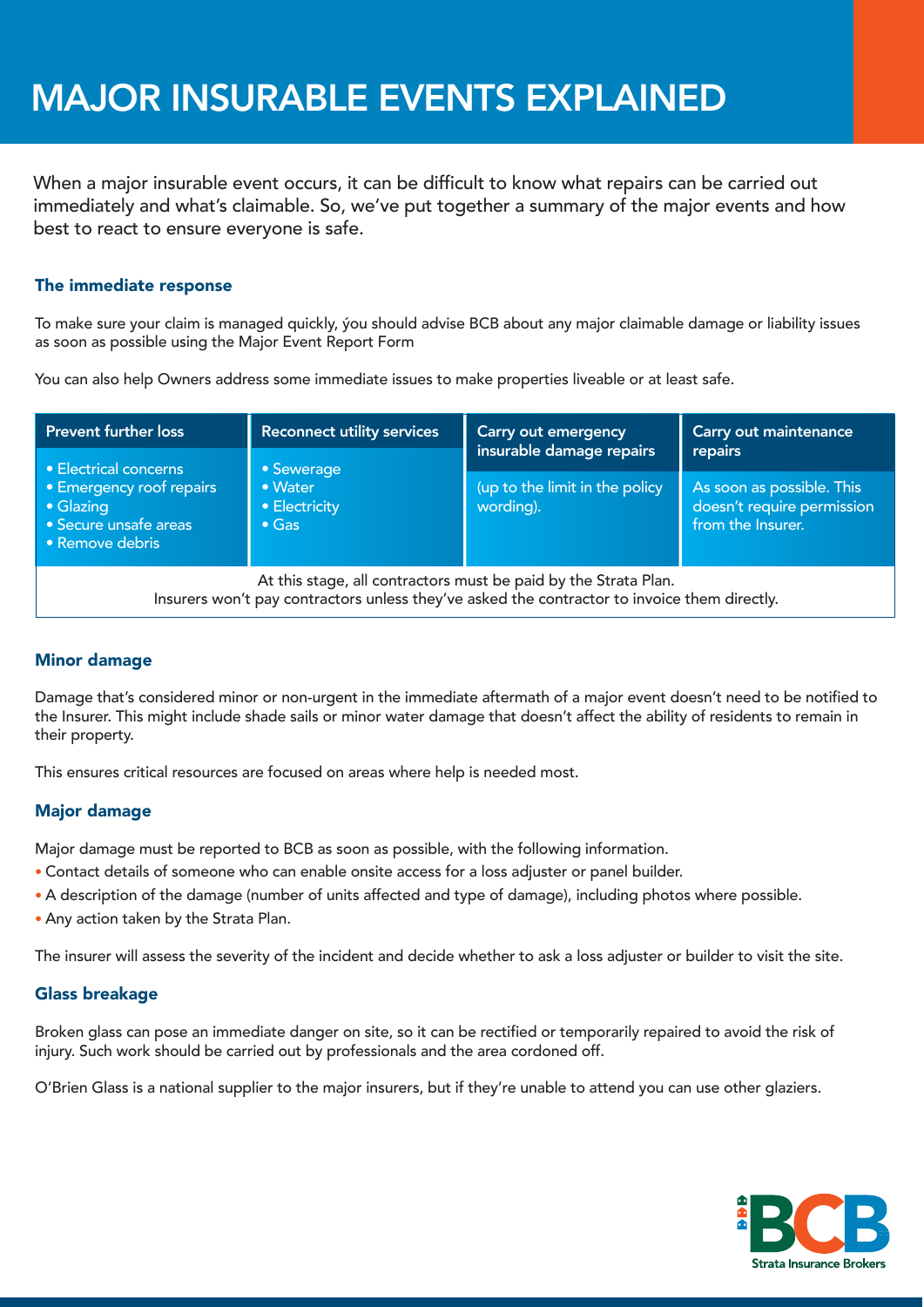#### Hail/Storm

Hail can be a very destructive force, causing significant damage to roofs, skylights, glass, guttering, downpipes and EPS mouldings, even leading to internal water damage and electrical issues where water enters a property. In severe cases, metal roofs can be punctured and tiles broken by large hailstones. Hail can also cause blockages in gutters and downpipes which can lead to a backflow of water from the blocked gutters into the ceiling space and consequently internal water damage.

The Strata Plan has a Duty of Care to mitigate further loss, so even if there doesn't appear to be any immediate water ingress for example, it's still possible that plastic type structures on a roof may have been damaged and could allow water entry at a later date.

It's important to get these properly checked for damage after a major event so you should arrange for a contractor to provide a report on the condition of the entire roof. If there's damage caused by hail, flying debris or any other insurable cause, ask them to provide a quote and photographs because general maintenance works to a roof aren't covered by insurance and the contractors will need to specify exactly how the storm caused the damage.

You also need to "make safe" things such as electrical, glass breakage and remove any debris which may pose a danger in the short term.

#### Fences

Boundary fences are complex matters, so before lodging a claim you should first determine whether the boundary fence separates lots within the Strata Plan or if it's with a neighbouring property.

- Fences separating lots within a Strata Plan are considered common property and are covered under the Strata Plan's building insurance.
- With two neighbouring properties, each neighbour is responsible for 50% of the repair costs for both maintenance and insurance purposes.
- If the boundary fence neighbours a Government/Council owned property (public schools, railway lines, National and Council parks, public property, public roadways, footpaths), Insurers will settle 100% of the insurance claim.

#### Loss of rent/temporary accommodation

Loss of rent and temporary accommodation are Additional or Special Benefits where the damage renders a property unfit to live in. This could be due to a failure in supply services like gas, electricity, water or sewerage.

Unfortunately, cover doesn't extend to tenants, only to owners.

#### Removing debris and trees

Where debris has caused material damage to a building, removing it is generally covered by the policy. However, you should be aware that Insurers may only provide cover after a major event for immediate and necessary clean-up where there may be liability issues or to prevent further loss.

The same applies to removing trees. If they have caused damage or pose a potential threat to the property they will likely be covered (except stump grinding). To support your claim, we recommend you always have photos of the tree in the fallen position prior to removal.



However, general clean-up of storm debris like leaves and garden litter isn't covered under normal circumstances.

When you submit invoices for the clean-up cost, make sure it includes an explanation about the circumstances of the incident and why cover should apply.